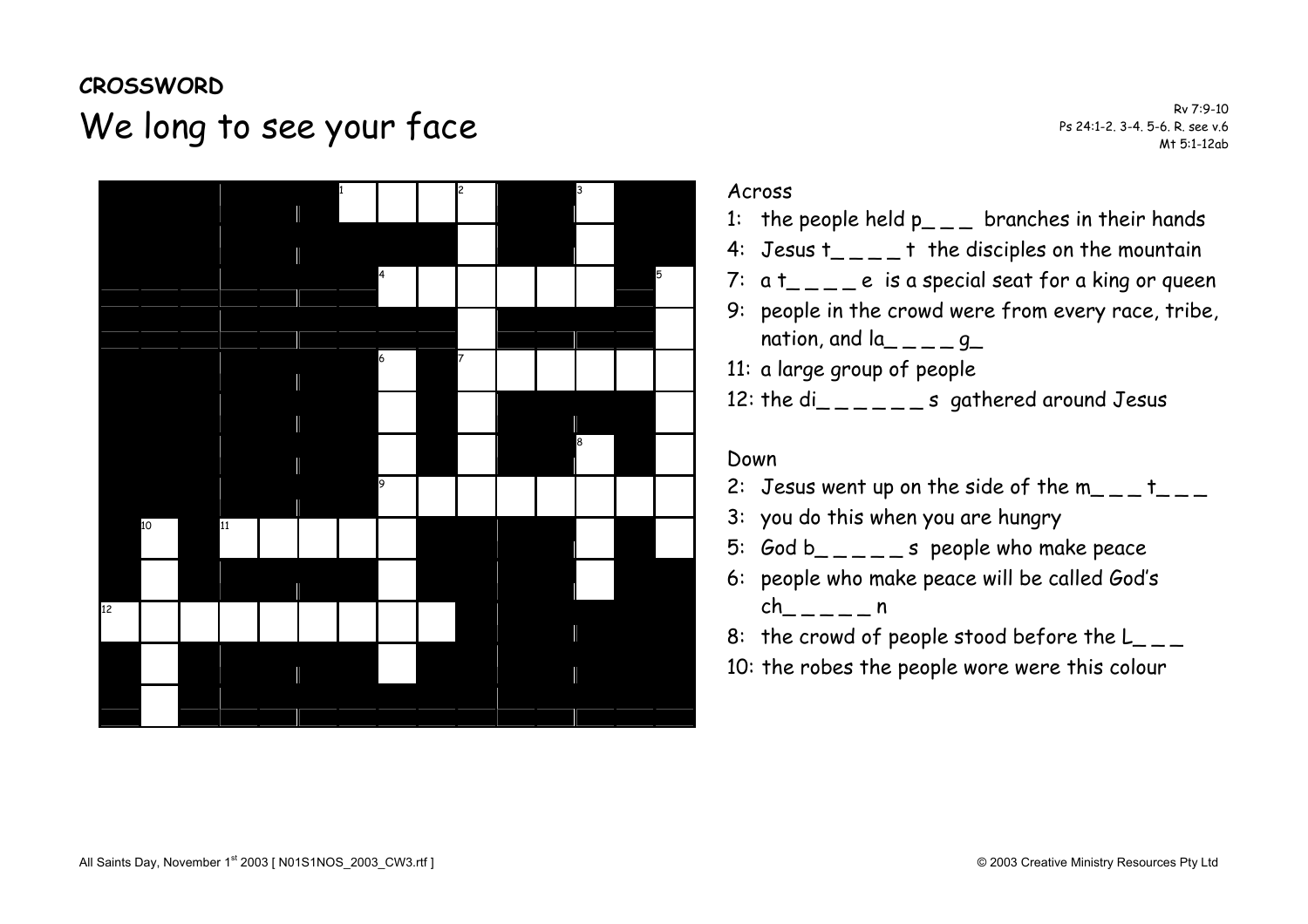### **CROSSWORD**

# We long to see your face Research Research Ps 24:1-2. 3-4. 5-6. R. see v.6 RV 7:9-10



#### Across

- 1: the people held  $p_{-}$  branches in their hands
- 4: Jesus  $t_{\text{max}}$  t the disciples on the mountain
- 7:  $a t_{\text{max}} = e$  is a special seat for a king or queen
- 9: people in the crowd were from every race, tribe, nation, and  $a_{---}$  q
- 11: a large group of people
- 12: the di\_\_\_\_\_\_s gathered around Jesus

#### Down

- 2: Jesus went up on the side of the  $m_{-}$   $+$   $+$   $-$
- 3: you do this when you are hungry
- 5: God b  $\epsilon$   $\epsilon$   $\epsilon$   $\epsilon$  =  $\epsilon$  people who make peace
- 6: people who make peace will be called Godís  $ch$  n
- 8: the crowd of people stood before the  $L_{-}$
- 10: the robes the people wore were this colour